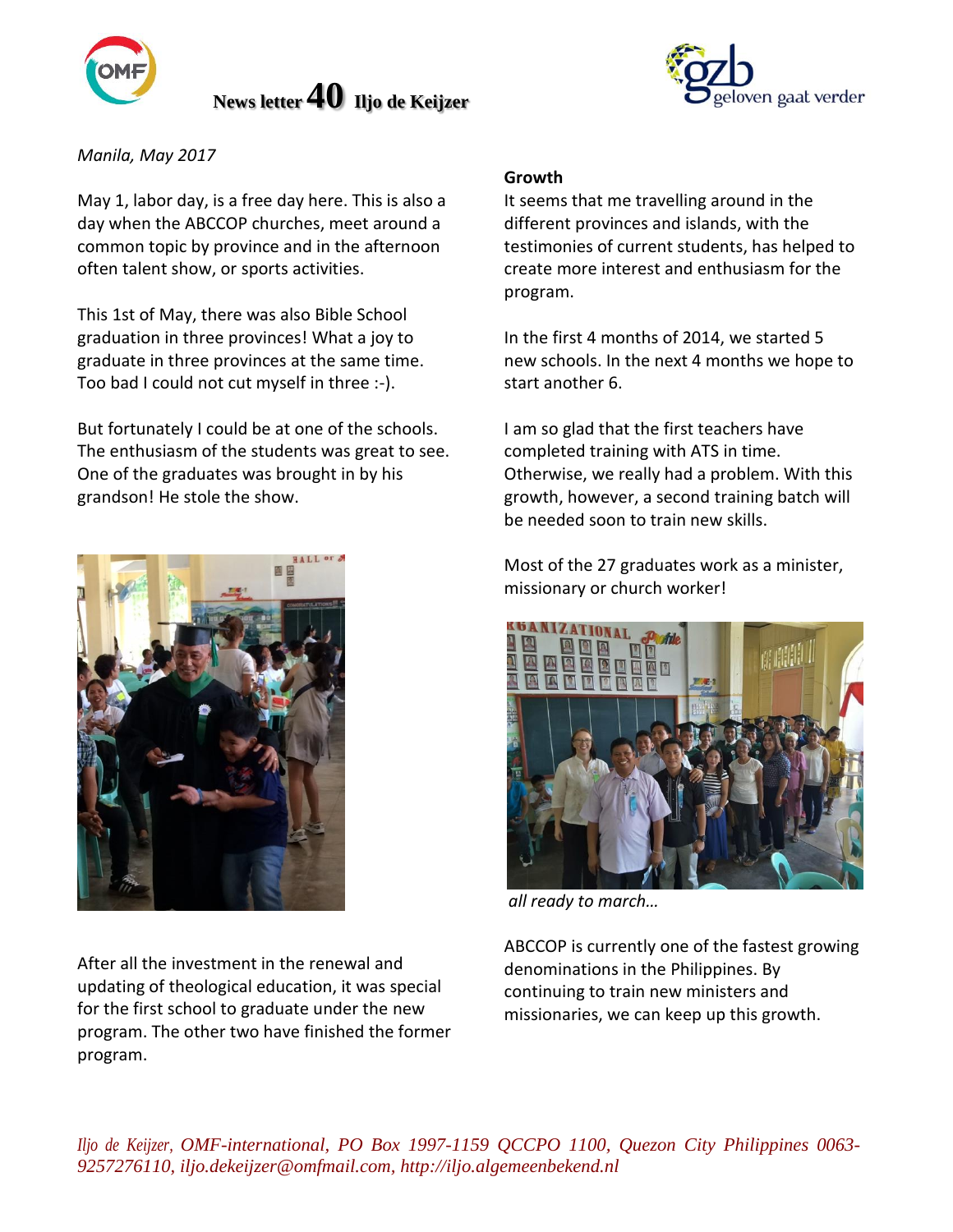

# **News letter40 Iljo de Keijzer**



# **Fire in Welfareville**

The rebuilding was and is a long process, but thanks to all donors BL has been able to give food, hygiene items and beddings to the victims.

In the meantime, the rebuilding has begun. People have been assigned a piece of land of 3 \* 5 m2, to which they themselves have to build. Two of our workers and two independent sons have been able to get a house next to each other. They are giving the first floor to BL. In return, Bukang Liwayway also builds second and third floors for these families. In this way, both the work and the families are benefitting. A friendly contractor of mine has taken the project and one of my godchildren is the architect. Longer working in a country has its advantages .



*Rebuilding in process…*

The part of the government's work is now stopped, because of conflict between the different levels of leaders. Who should do what

# **First grandchild**

In the Philippines, people do not only have godparents at baptisms/dedication. Even at weddings they have these people who take on the role of second parents and are available for advice when needed. If these "second children" get children then those become your grandchildren.

So here I am 40 years old and single, but grandmother $\odot$ .



# **Financial matters.**

Thank you for all support in prayer, interaction and finance in the past 12 years! Praise God this year is the only first year that the TFC does not have enough resources for what is needed. Do you want to pray along that they will still come in?

*Iljo de Keijzer*

*Iljo de Keijzer, OMF-international, PO Box 1997-1159 QCCPO 1100, Quezon City Philippines 0063- 9257276110, iljo.dekeijzer@omfmail.com, http://iljo.algemeenbekend.nl*